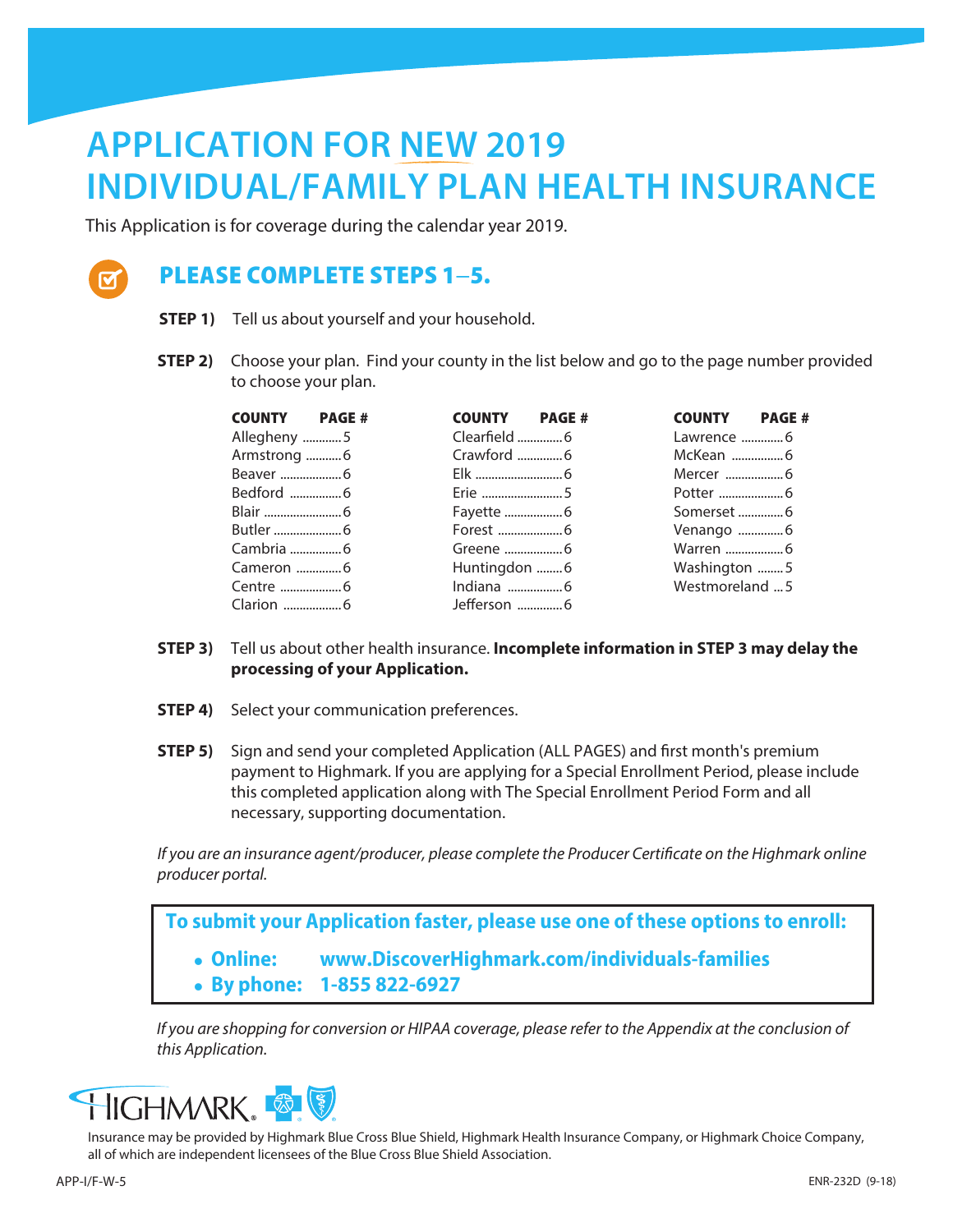## **THANK YOU FOR YOUR INTEREST IN HIGHMARK.**

To ensure that your Application is processed as quickly as possible, please be sure to:

- Print letters and numbers clearly.
- Check to make sure that the Application is filled out completely. If a specific section does not apply to you please mark as "N/A".
- <sup>l</sup> Ensure that you, your spouse/domestic partner if both are applying for coverage, or the parent/guardian of a child applicant sign and date the Application.
- **EXECTED APPLICE Application and payment to Highmark by one of the following methods. PLEASE RETURN ALL PAGES OF THE APPLICATION.**

**Please note: Processing of your Application may be delayed if this form is NOT completed in its entirety. PLEASE RETURN ALL PAGES OF THE APPLICATION. If a specific section does not apply to your situation, please mark as 'N/A'.**

### **WHO CAN ENROLL IN THE PLANS LISTED ON THIS APPLICATION?**

You can enroll in one of these plans, regardless of your age, if:

- <sup>l</sup> You want to purchase directly from Highmark and NOT through the Health Insurance Marketplace. **Plans available on this Application do not apply Federal Premium Tax Credits or Cost-Sharing Reductions.** If you are unsure if you qualify for financial help, including Federal Premium Tax Credits or Cost-Sharing Reductions, please contact the Health Insurance Marketplace at www.HealthCare.gov or 1-800-318-2596.
- <sup>l</sup> **You are not entitled to benefits under Medicare Part A, enrolled in Medicare Part B, Medical Assistance, or CHIP**
- You meet eligibility guidelines listed in Step 5 of this Application
- You reside in one of the counties listed on pages 5 6 of the Application

### **DO YOU NEED CONVERSION OR HIPAA COVERAGE?**

**Are you converting from group to individual coverage because you lost your Highmark group coverage?** You may be eligible for an individual Conversion plan that covers you beginning on the date your Highmark group coverage ends. **To learn more and apply, please refer to the Appendix on page 11 of the Application.**

## **IF YOU CHOOSE AN HMO PLAN.**

If you choose an HMO plan, you are required to select a PCP to provide preventive care and immunization for each covered family member. Indicate the provider's name and PCP ID Number for each family member listed in STEP 1 of this Application. To locate a PCP near you:

1. Call our Member Service team at **1-800-544-6679**

#### **OR**

- 2. Visit **www.HighmarkBCBS.com** and follow these instructions:
	- A. Select **FIND A DOCTOR OR RX**
	- B. Select Find a **Doctor, Hospital or other Medical Provider**
	- C. Verify the location and distance to the nearest provider on the left side of your screen
	- D. Enter "primary care" into the search field and select **Pick a Plan** and Select the HMO plan name that you selected in STEP 3 of this application
	- E. Click on the **SEARCH** button to locate PCPs near you who participate in your plan
	- F. Select **See More** to learn more about a specific PCP
	- G. Click **More Details** and make sure that the PCP is accepting new patients if you are not already an established patient of that PCP. Then select **Physician Details** to locate the PCP's nine-digit Physician ID. Do this for each family member listed on the Application. You may select a different PCP for each family member.

### **NEED HELP?**

- l **Call with questions or to enroll over the phone:** 1-855-822-6927
- l **Enroll online:** www.DiscoverHighmark.com/individuals-families
- l **For in-person visit:** Your local Highmark Insurance store (www.HighmarkDirect.com)
- l **If you work with an insurance agent/producer:** Please call or visit him/her directly
- l **For instructions on how to submit your completed application**, refer to STEP 5 on page 9.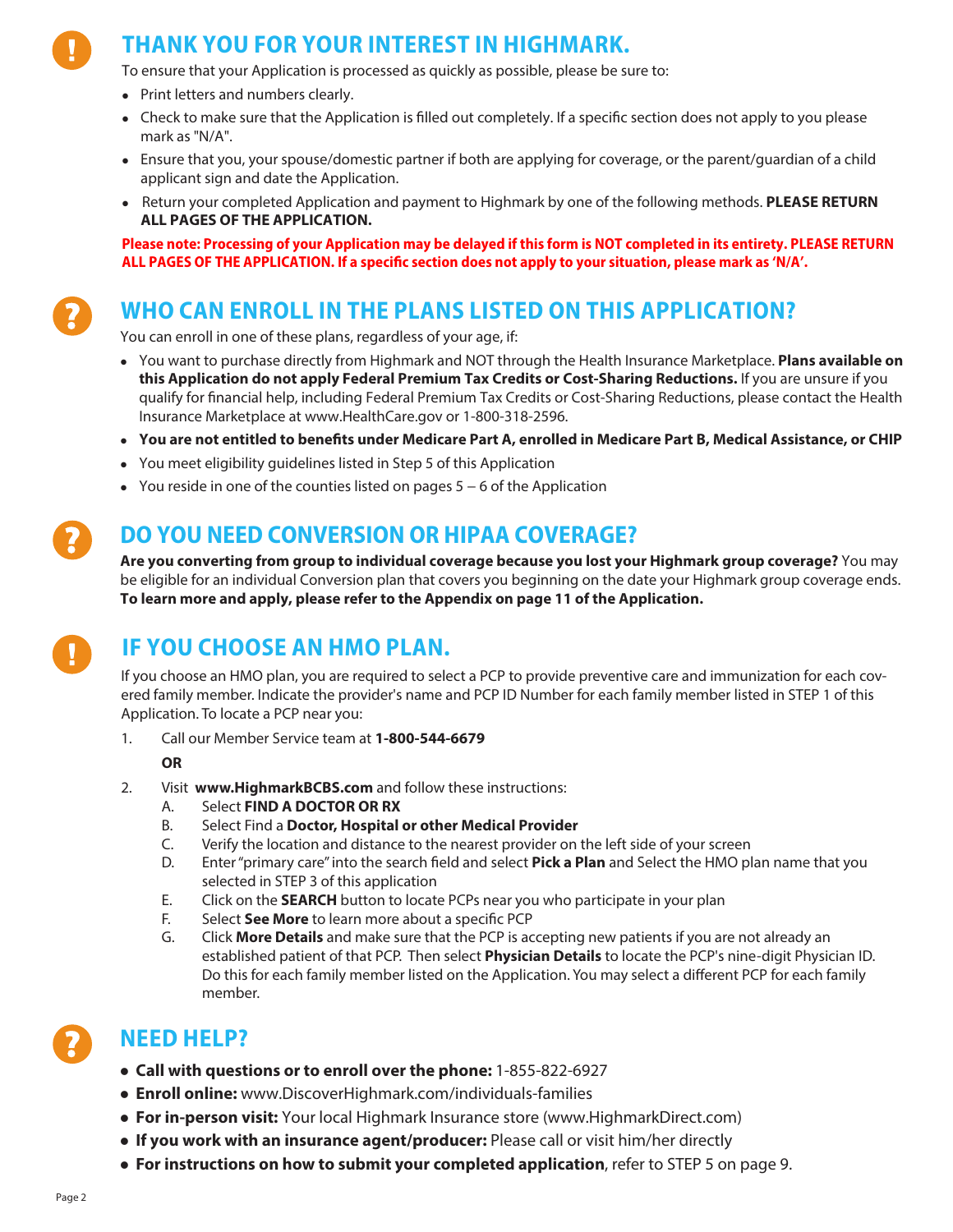

## **STEP 1** TELL US ABOUT YOURSELF

Complete this section if:

- You are applying for health insurance through Highmark Blue Cross Blue Shield, Highmark Health Insurance Company or Highmark Choice Company.
- <sup>l</sup> You are applying for health insurance on behalf of your dependent(s). You will be the Policy Holder/Subscriber and the contact person for your dependent(s).
- If you are applying on behalf of a child under age 18 for his or her own coverage on an individual policy, please complete this section with YOUR information as you will be the contact person for your child. Check this box  $\Box$  and provide your child's information in STEP 1.

#### **Please note: Processing of your Application may be delayed if this form is NOT completed in its entirety. PLEASE PRINT CLEARLY.**

| <b>FIRST NAME</b>                                                                                    | <b>MIDDLE NAME</b>                                                                                                                                                                                                                                                                                                                          | <b>LAST NAME</b>     |                                                                            |                |                  |                                | <b>SUFFIX</b>                                                                                       |  |
|------------------------------------------------------------------------------------------------------|---------------------------------------------------------------------------------------------------------------------------------------------------------------------------------------------------------------------------------------------------------------------------------------------------------------------------------------------|----------------------|----------------------------------------------------------------------------|----------------|------------------|--------------------------------|-----------------------------------------------------------------------------------------------------|--|
| SOCIAL SECURITY NUMBER OR INDIVIDUAL TAX IDENTIFICATION NUMBER                                       |                                                                                                                                                                                                                                                                                                                                             |                      | $\Box$<br><b>SEX</b><br>$\Box$                                             | Male<br>Female |                  | DATE OF BIRTH (MONTH/DAY/YEAR) |                                                                                                     |  |
| <b>HOME ADDRESS</b>                                                                                  |                                                                                                                                                                                                                                                                                                                                             |                      |                                                                            |                |                  | <b>APARTMENT NUMBER</b>        |                                                                                                     |  |
| <b>CITY</b><br><b>STATE</b>                                                                          |                                                                                                                                                                                                                                                                                                                                             |                      | <b>ZIP CODE</b>                                                            |                |                  | <b>COUNTY</b>                  |                                                                                                     |  |
| <b>MAILING ADDRESS (IF DIFFERENT FROM HOME ADDRESS)</b>                                              |                                                                                                                                                                                                                                                                                                                                             |                      |                                                                            |                |                  | <b>APARTMENT NUMBER</b>        |                                                                                                     |  |
| <b>CITY</b>                                                                                          |                                                                                                                                                                                                                                                                                                                                             | <b>STATE</b>         | <b>ZIP CODE</b>                                                            |                |                  | <b>COUNTY</b>                  |                                                                                                     |  |
| □                                                                                                    | Check here if you don't have a home address. You still need to give a mailing address.                                                                                                                                                                                                                                                      |                      |                                                                            |                |                  |                                |                                                                                                     |  |
| <b>HOME PHONE NUMBER (NON-MOBILE)</b><br><b>MOBILE PHONE NUMBER</b>                                  |                                                                                                                                                                                                                                                                                                                                             |                      | <b>PREFERRED CONTACT (SELECT ONLY ONE)</b><br>$\Box$ Home<br>$\Box$ Mobile |                |                  |                                |                                                                                                     |  |
| <b>EMAIL ADDRESS</b>                                                                                 |                                                                                                                                                                                                                                                                                                                                             |                      |                                                                            |                |                  |                                |                                                                                                     |  |
| <b>PREFERRED LANGUAGE SPOKEN (IF NOT ENGLISH)</b><br><b>PREFERRED LANGUAGE READ (IF NOT ENGLISH)</b> |                                                                                                                                                                                                                                                                                                                                             |                      |                                                                            |                |                  |                                |                                                                                                     |  |
| □ Check here if person listed in STEP 1 is applying for coverage for himself/herself ONLY.           |                                                                                                                                                                                                                                                                                                                                             |                      |                                                                            |                |                  |                                |                                                                                                     |  |
| <b>PRIMARY CARE PHYSICIAN (REQUIRED FOR HMO)</b>                                                     |                                                                                                                                                                                                                                                                                                                                             |                      | $\Box$ Check here if presently a<br>patient of this physician.             |                |                  |                                | PCP ID NUMBER (REQUIRED FOR HMO) *                                                                  |  |
| *To find your PCP ID Number, please refer to the instructions on page 2 of this Application.         |                                                                                                                                                                                                                                                                                                                                             |                      |                                                                            |                |                  |                                |                                                                                                     |  |
| 1.                                                                                                   | <b>REQUIRED</b> If you will be covered under the plan and you are 18 years of age and older:<br>Have you smoked or used any form of tobacco regularly (4 or more times per week on average excluding<br>religious or ceremonial use) within the last six months?<br>If "Yes," when was the last time you used tobacco regularly? $\sqrt{2}$ | $\Box$ Yes $\Box$ No |                                                                            |                | (Month/Day/Year) |                                | <b>4 Question 1 is required</b><br>and must be completed<br>or your Application will<br>be delayed. |  |

2.  $\Box$  Check the box if you need special assistance due to limited English proficiency or because you have a disability. Call us at 1-855-822-6927. You can also call TTY at 711 or visit one of our Highmark Insurance stores to receive assistance free of charge.



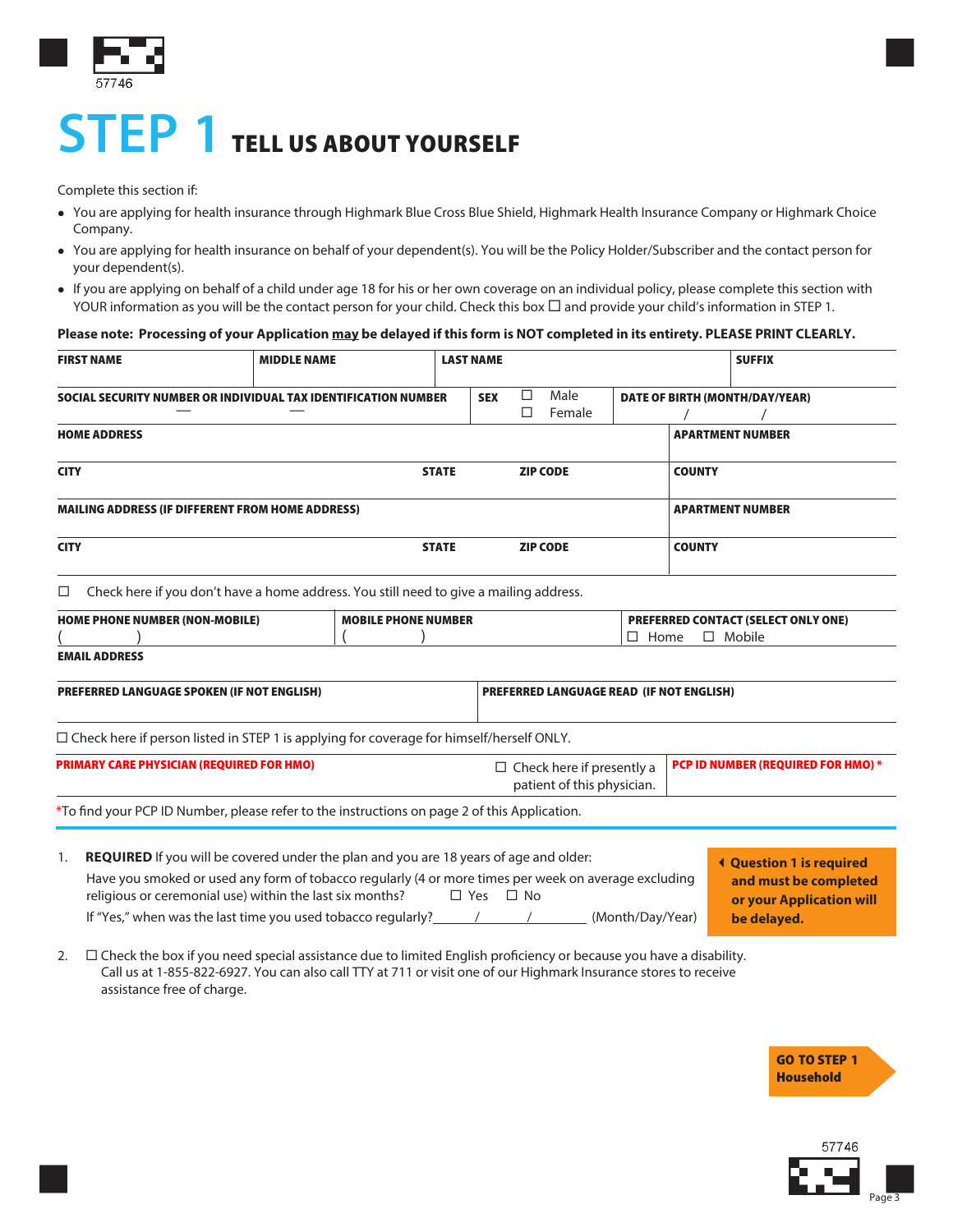# **STEP 1** TELL US ABOUT YOUR HOUSEHOLD

Tell us about everyone who is applying for coverage. Attach additional sheets of paper if needed. Eligible dependents include:

- 
- 
- Your children who are under age 26
- Your spouse local contracts are local versus versus versus versus versus versus versus versus versus versus versus versus versus versus versus versus versus versus versus versus versus versus versus versus versus versus
- Your domestic partner and Your domestic partner's children who are under age 26

The plan and deductible option you choose will apply to everyone covered by your plan.

| <b>PERSON 2</b>                                                                                                                                                                                                                                                                                                                                                                                                                     |                                                                                                                                                                                                                                                                                                                                                                                                                                               |                                                                                                                                                                                                                                                                          |                  |                                    |                                                                                                     |  |                                                                        |                             |  |
|-------------------------------------------------------------------------------------------------------------------------------------------------------------------------------------------------------------------------------------------------------------------------------------------------------------------------------------------------------------------------------------------------------------------------------------|-----------------------------------------------------------------------------------------------------------------------------------------------------------------------------------------------------------------------------------------------------------------------------------------------------------------------------------------------------------------------------------------------------------------------------------------------|--------------------------------------------------------------------------------------------------------------------------------------------------------------------------------------------------------------------------------------------------------------------------|------------------|------------------------------------|-----------------------------------------------------------------------------------------------------|--|------------------------------------------------------------------------|-----------------------------|--|
|                                                                                                                                                                                                                                                                                                                                                                                                                                     | <b>FIRST NAME</b>                                                                                                                                                                                                                                                                                                                                                                                                                             | <b>MIDDLE NAME</b>                                                                                                                                                                                                                                                       | <b>LAST NAME</b> |                                    |                                                                                                     |  | <b>SUFFIX</b>                                                          | <b>RELATIONSHIP TO YOU?</b> |  |
| SOCIAL SECURITY NUMBER OR INDIVIDUAL TAX IDENTIFICATION NUMBER<br><b>SEX</b><br>DATE OF BIRTH (MONTH/DAY/YEAR)<br>$\Box$<br>Male<br>□<br>Female                                                                                                                                                                                                                                                                                     |                                                                                                                                                                                                                                                                                                                                                                                                                                               |                                                                                                                                                                                                                                                                          |                  |                                    |                                                                                                     |  |                                                                        |                             |  |
|                                                                                                                                                                                                                                                                                                                                                                                                                                     | <b>PRIMARY CARE PHYSICIAN (REQUIRED BY HMO)</b>                                                                                                                                                                                                                                                                                                                                                                                               |                                                                                                                                                                                                                                                                          |                  |                                    |                                                                                                     |  | PCP ID NUMBER (REQUIRED FOR HMO) *<br>$\Box$ Check here if presently a |                             |  |
| 1.                                                                                                                                                                                                                                                                                                                                                                                                                                  | patient of this physician.<br>Does PERSON 2 live at the same address as you? $\Box$ Yes<br>$\Box$ No<br>If No, list address:                                                                                                                                                                                                                                                                                                                  |                                                                                                                                                                                                                                                                          |                  |                                    |                                                                                                     |  |                                                                        |                             |  |
| REQUIRED Applicants 18 years of age and older, have you smoked or used any form of tobacco regularly (4 or<br>2.<br>more times per week on average excluding religious or ceremonial use) within the last six months? $\Box$ Yes $\Box$ No<br>If "Yes," when was the last time you used tobacco regularly?<br>(Month/Day/Year)<br>$\sqrt{2}$                                                                                        |                                                                                                                                                                                                                                                                                                                                                                                                                                               |                                                                                                                                                                                                                                                                          |                  |                                    | <b>↓ Question 2 is required</b><br>and must be completed<br>or your Application will<br>be delayed. |  |                                                                        |                             |  |
| 3.                                                                                                                                                                                                                                                                                                                                                                                                                                  |                                                                                                                                                                                                                                                                                                                                                                                                                                               | $\Box$ Check the box if you need special assistance due to limited English proficiency or because you have a disability.<br>Call us at 1-855-822-6927. You can also call TTY at 711, or visit one of our Highmark Insurance stores to receive assistance free of charge. |                  |                                    |                                                                                                     |  |                                                                        |                             |  |
|                                                                                                                                                                                                                                                                                                                                                                                                                                     |                                                                                                                                                                                                                                                                                                                                                                                                                                               |                                                                                                                                                                                                                                                                          |                  | <b>PERSON 3</b>                    |                                                                                                     |  |                                                                        |                             |  |
|                                                                                                                                                                                                                                                                                                                                                                                                                                     | <b>FIRST NAME</b>                                                                                                                                                                                                                                                                                                                                                                                                                             | <b>MIDDLE NAME</b>                                                                                                                                                                                                                                                       | <b>LAST NAME</b> |                                    |                                                                                                     |  | <b>SUFFIX</b>                                                          | <b>RELATIONSHIP TO YOU?</b> |  |
| SOCIAL SECURITY NUMBER OR INDIVIDUAL TAX IDENTIFICATION NUMBER<br><b>SEX</b><br>DATE OF BIRTH (MONTH/DAY/YEAR)<br>□<br>Male<br>□<br>Female                                                                                                                                                                                                                                                                                          |                                                                                                                                                                                                                                                                                                                                                                                                                                               |                                                                                                                                                                                                                                                                          |                  |                                    |                                                                                                     |  |                                                                        |                             |  |
| <b>PRIMARY CARE PHYSICIAN (REQUIRED BY HMO)</b><br>PCP ID NUMBER (REQUIRED FOR HMO) *<br>$\Box$ Check here if presently a<br>patient of this physician.                                                                                                                                                                                                                                                                             |                                                                                                                                                                                                                                                                                                                                                                                                                                               |                                                                                                                                                                                                                                                                          |                  |                                    |                                                                                                     |  |                                                                        |                             |  |
| 1.                                                                                                                                                                                                                                                                                                                                                                                                                                  | Does PERSON 3 live at the same address as you? $\Box$ Yes<br>$\Box$ No<br>If No, list address:                                                                                                                                                                                                                                                                                                                                                |                                                                                                                                                                                                                                                                          |                  |                                    |                                                                                                     |  |                                                                        |                             |  |
| 2.                                                                                                                                                                                                                                                                                                                                                                                                                                  | REQUIRED Applicants 18 years of age and older, have you smoked or used any form of tobacco regularly (4 or<br><b>↓ Question 2 is required</b><br>and must be completed<br>more times per week on average excluding religious or ceremonial use) within the last six months? $\Box$ Yes $\Box$ No<br>or your Application will<br>If "Yes," when was the last time you used tobacco regularly?<br>(Month/Day/Year)<br>$\sqrt{2}$<br>be delayed. |                                                                                                                                                                                                                                                                          |                  |                                    |                                                                                                     |  |                                                                        |                             |  |
| $\Box$ Check the box if you need special assistance due to limited English proficiency or because you have a disability.<br>3.<br>Call us at 1-855-822-6927. You can also call TTY at 711, or visit one of our Highmark Insurance stores to receive assistance free of charge.                                                                                                                                                      |                                                                                                                                                                                                                                                                                                                                                                                                                                               |                                                                                                                                                                                                                                                                          |                  |                                    |                                                                                                     |  |                                                                        |                             |  |
|                                                                                                                                                                                                                                                                                                                                                                                                                                     |                                                                                                                                                                                                                                                                                                                                                                                                                                               |                                                                                                                                                                                                                                                                          |                  | <b>PERSON 4</b>                    |                                                                                                     |  |                                                                        |                             |  |
|                                                                                                                                                                                                                                                                                                                                                                                                                                     | <b>FIRST NAME</b>                                                                                                                                                                                                                                                                                                                                                                                                                             | <b>MIDDLE NAME</b>                                                                                                                                                                                                                                                       | <b>LAST NAME</b> |                                    |                                                                                                     |  | <b>SUFFIX</b>                                                          | <b>RELATIONSHIP TO YOU?</b> |  |
| OCIAL SECURITY NUMBER OR INDIVIDUAL TAX IDENTIFICATION NUMBER                                                                                                                                                                                                                                                                                                                                                                       |                                                                                                                                                                                                                                                                                                                                                                                                                                               |                                                                                                                                                                                                                                                                          | <b>SEX</b>       | $\Box$                             | Male<br>Female                                                                                      |  | DATE OF BIRTH (MONTH/DAY/YEAR)                                         |                             |  |
| <b>PRIMARY CARE PHYSICIAN (REQUIRED BY HMO)</b><br>$\Box$ Check here if presently a<br>patient of this physician.                                                                                                                                                                                                                                                                                                                   |                                                                                                                                                                                                                                                                                                                                                                                                                                               |                                                                                                                                                                                                                                                                          |                  | PCP ID NUMBER (REQUIRED FOR HMO) * |                                                                                                     |  |                                                                        |                             |  |
| Does PERSON 4 live at the same address as you?<br>$\Box$ Yes<br>$\Box$ No<br>1.<br>If No, list address:                                                                                                                                                                                                                                                                                                                             |                                                                                                                                                                                                                                                                                                                                                                                                                                               |                                                                                                                                                                                                                                                                          |                  |                                    |                                                                                                     |  |                                                                        |                             |  |
| REQUIRED Applicants 18 years of age and older, have you smoked or used any form of tobacco regularly (4 or<br>2.<br><b>Question 2 is required</b><br>and must be completed<br>more times per week on average excluding religious or ceremonial use) within the last six months? $\Box$ Yes $\Box$ No<br>or your Application will<br>If "Yes," when was the last time you used tobacco regularly?<br>(Month/Day/Year)<br>be delayed. |                                                                                                                                                                                                                                                                                                                                                                                                                                               |                                                                                                                                                                                                                                                                          |                  |                                    |                                                                                                     |  |                                                                        |                             |  |
| 3.                                                                                                                                                                                                                                                                                                                                                                                                                                  |                                                                                                                                                                                                                                                                                                                                                                                                                                               | $\Box$ Check the box if you need special assistance due to limited English proficiency or because you have a disability.<br>Call us at 1-855-822-6927. You can also call TTY at 711, or visit one of our Highmark Insurance stores to receive assistance free of charge. |                  |                                    |                                                                                                     |  |                                                                        |                             |  |

\*To find your PCP ID Number, please refer to the instructions on page 2 of this Application.

**Applicant's Last Name First Name** 

| <b>GO TO STEP 2</b>   |
|-----------------------|
| <b>Plan Selection</b> |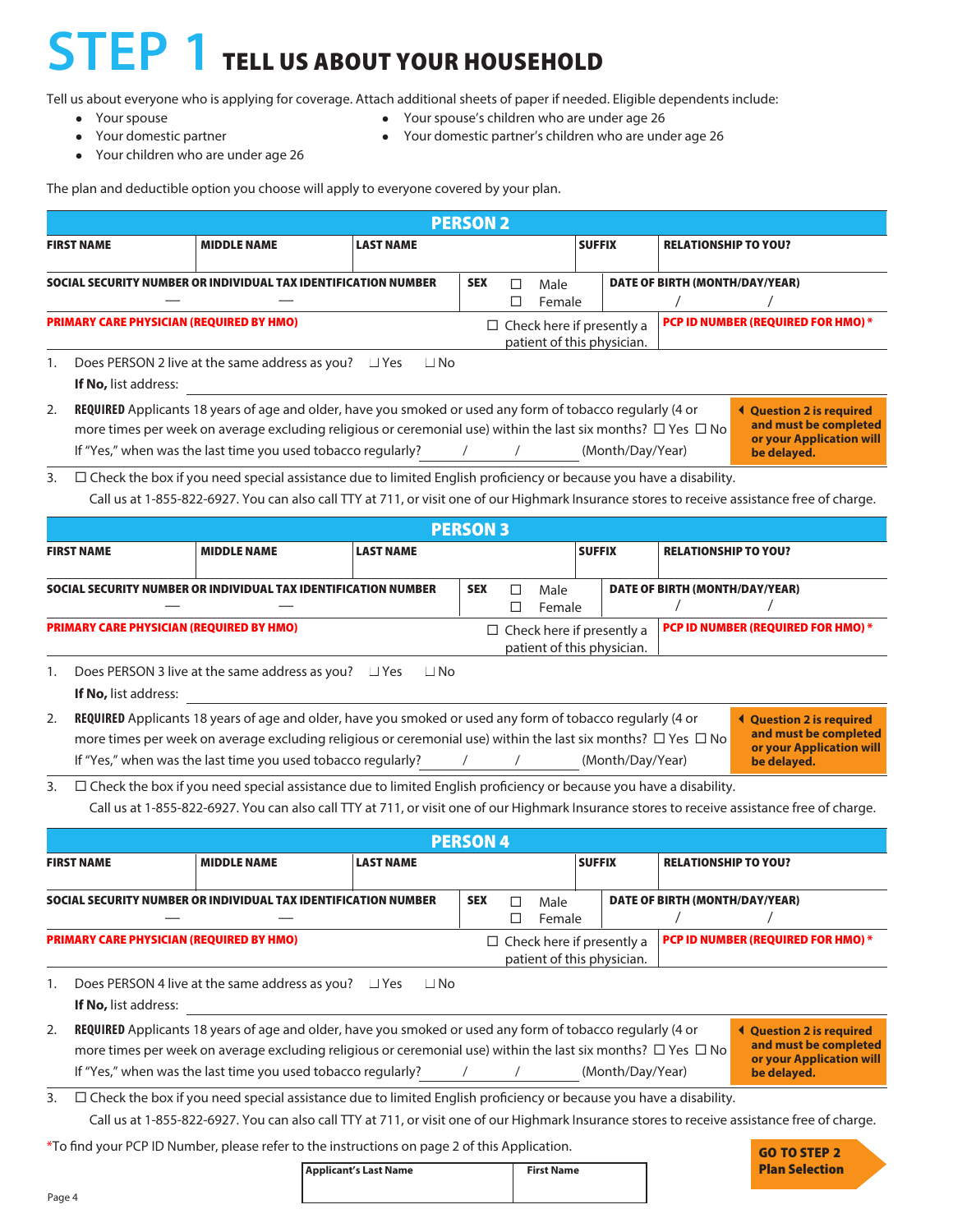## **STEP 2** CHOOSE YOUR PLAN

Review the product information to learn what each plan covers. Based on the county in which you live, choose only one plan and deductible option. Place an 'X' in the correct check box. The plan and deductible option you choose will apply to everyone covered by your plan.

### FOR RESIDENTS OF THE FOLLOWING COUNTIES: Allegheny, Washington, Westmoreland

**REMINDER: If you select an HMO plan, you must select a PCP in STEP 1 for each member applying for coverage on this Application.**

I am/we are applying for **new** coverage under:

#### **Highmark Choice Company Group Number: 058000-00**

- **my Direct Blue HMO Silver 0** Annual Deductible: \$0 Individual/\$0 Family
- **my Direct Blue HMO Gold 1000 2 Free PCP Visits –** Annual Deductible: \$1,000 Individual/\$2,000 Family
- **my Direct Blue HMO Silver 2400 2 Free PCP Visits –** Annual Deductible: \$2,400 Individual/\$4,800 Family
- **my Direct Blue HMO Silver 3500 2 Free PCP Visits –** Annual Deductible: \$3,500 Individual/\$7,000 Family
- **my Direct Blue HMO Bronze 4000** Annual Deductible: \$4,000 Individual/\$8,000 Family
- **my Direct Blue HMO Silver 4450 HSA** Annual Deductible: \$4,450 Individual/\$8,900 Family
- **my Direct Blue HMO Bronze 7900** Annual Deductible: \$7,900 Individual/\$15,800 Family

#### **Highmark Health Insurance Company Group Number: 036000-00**

**Shared Cost Blue PPO Bronze 7500 –** Annual Deductible: \$7,500 Individual/\$15,000

### **Highmark Blue Cross Blue Shield Group Number: 037000-00**

 **Major Events Blue PPO, a Community Blue Plan 7900 –** Annual Deductible: \$7,900 Individual/\$15,800 Family *[Applicants must be under age 30 or have received an exemption certification from the Health Insurance Marketplace. Attach a copy of the certificate if you have one.]*

### FOR RESIDENTS OF THE FOLLOWING COUNTIES: Erie

I am/we are applying for **new** coverage under:

#### **Highmark Choice Company Group Number: 058000-00**

**my Direct Blue Erie HMO Silver 0 –** Annual Deductible: \$0 Individual/\$0 Family

**my Direct Blue Erie HMO Gold 1000 – 2 Free PCP Visits –** Annual Deductible: \$1,000 Individual/\$2,000 Family

- **my Direct Blue Erie HMO Silver 2400 2 Free PCP Visits –** Annual Deductible: \$2,400 Individual/\$4,800 Family
- **my Direct Blue Erie HMO Silver 3500 2 Free PCP Visits –** Annual Deductible: \$3,500 Individual/\$7,000 Family
- **my Direct Blue Erie HMO Bronze 4000** Annual Deductible: \$4,000 Individual/\$8,000 Family
- **my Direct Blue Erie HMO Silver 4450 HSA** Annual Deductible: \$4,450 Individual/\$8,900 Family
- **my Direct Blue Erie HMO Bronze 7900** Annual Deductible: \$7,900 Individual/\$15,800 Family

#### **Highmark Health Insurance Company Group Number: 036000-00**

**Shared Cost Blue PPO Bronze 7500 –** Annual Deductible: \$7,500 Individual/\$15,000

#### **Highmark Blue Cross Blue Shield Group Number: 037000-00**

 **Major Events Blue PPO, a Community Blue Plan 7900 –** Annual Deductible: \$7,900 Individual/\$15,800 Family *[Applicants must be under age 30 or have received an exemption certification from the Health Insurance Marketplace. Attach a copy of the certificate if you have one.]*



| Please complete the form below.                                                                                                                                                                                             |
|-----------------------------------------------------------------------------------------------------------------------------------------------------------------------------------------------------------------------------|
| Policy Holder Name (First, Middle, Last):                                                                                                                                                                                   |
| Social Security Number:                                                                                                                                                                                                     |
| Monthly Premium for the plan you selected, based on applicants indicated on this Application:                                                                                                                               |
| Group Number (see <b>bold, blue</b> eight-digit number; listed above plan selection):<br>Payment Enclosed: \$                                                                                                               |
| Failure provide complete information in the above form may result in a delay in Application processing and incorrect crediting of your<br>payment. For additional payment and billing information, please refer to page 10. |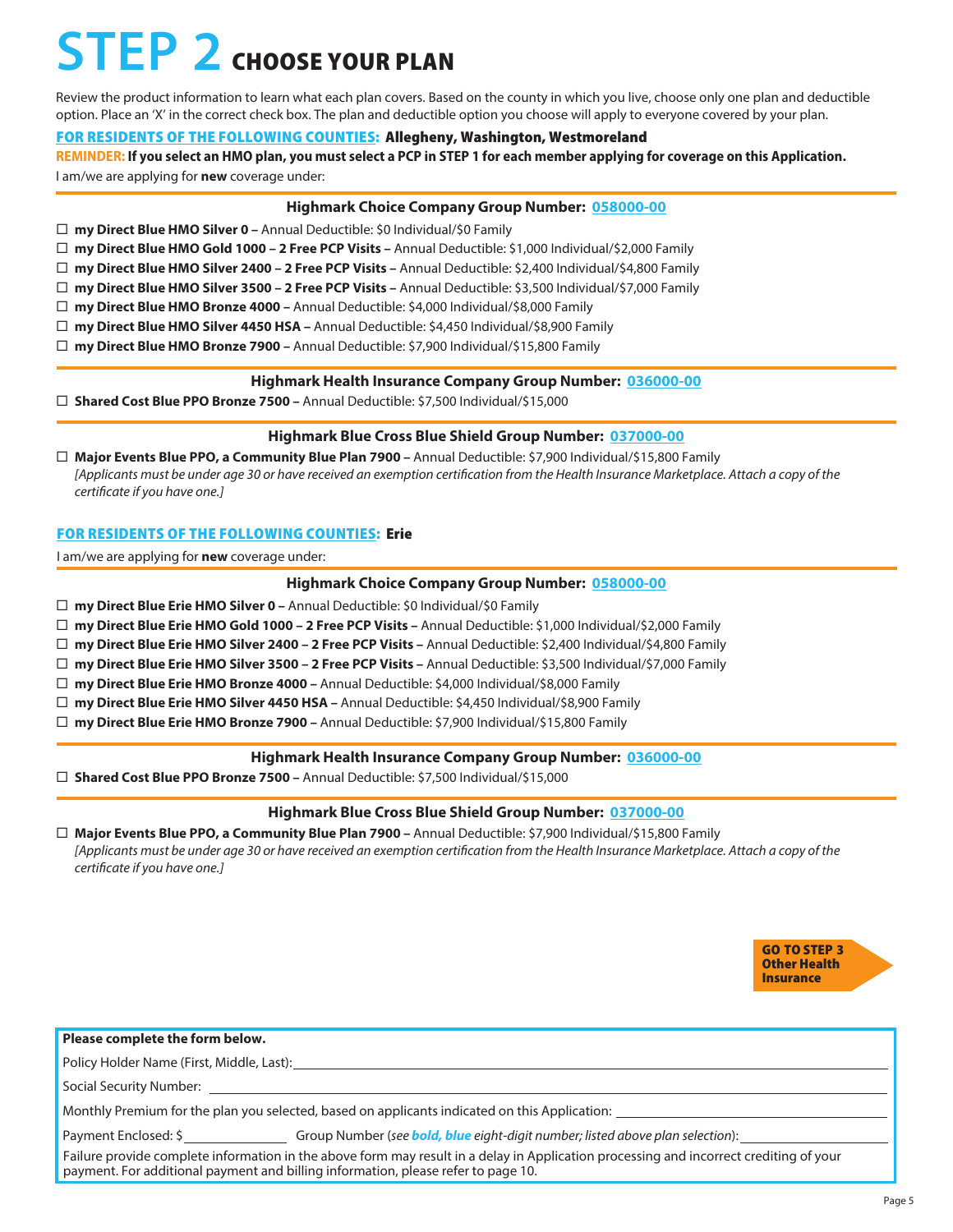## **STEP 2** CHOOSE YOUR PLAN

Review the product information to learn what each plan covers. Based on the county in which you live, choose only one plan and deductible option. Place an 'X' in the correct check box. The plan and deductible option you choose will apply to everyone covered by your plan.

#### FOR RESIDENTS OF THE FOLLOWING COUNTIES: Blair, Cambria, Somerset

I am/we are applying for **new** coverage under:

#### **Highmark Blue Cross Blue Shield Group Number: 037000-00**

**my Direct Blue Conemaugh EPO Silver 0 –** Annual Deductible: \$0 Individual/\$0 Family

**my Direct Blue Conemaugh EPO Gold 1000 – 2 Free PCP Visits –** Annual Deductible: \$1,000 Individual/\$2,000 Family

**my Direct Blue Conemaugh EPO Silver 2400 – 2 Free PCP Visits –** Annual Deductible: \$2,400 Individual/\$4,800 Family

**my Direct Blue Conemaugh EPO Silver 3500 – 2 Free PCP Visits –** Annual Deductible: \$3,500 Individual/\$7,000 Family

**my Direct Blue Conemaugh EPO Bronze 4000 –** Annual Deductible: \$4,000 Individual/\$8,000 Family

**my Direct Blue Conemaugh EPO Silver 4450 HSA –** Annual Deductible: \$4,450 Individual/\$8,900 Family

**my Direct Blue Conemaugh EPO Bronze 7900 –** Annual Deductible: \$7,900 Individual/\$15,800 Family

**Major Events PPO, a Community Blue Plan 7900 –** Annual Deductible \$7,900 Individual/\$15,800 Family

*[Applicants must be under age 30 or have received an exemption certification from the Health Insurance Marketplace. Attach a copy of the certificate if you have one.]*

#### **Highmark Health Insurance Company Group Number: 036000-00**

**Shared Cost Blue PPO Bronze 7500 –** Annual Deductible: \$7,500 Individual/\$15,000 Family

#### FOR RESIDENTS OF THE FOLLOWING COUNTIES: Armstrong, Beaver, Butler, Clarion, Crawford, Forest, Warren

I am/we are applying for **new** coverage under:

#### **Highmark Blue Cross Blue Shield Group Number: 037000-00**

**my Direct Blue EPO Silver 0 –** Annual Deductible: \$0 Individual/\$0 Family

**my Direct Blue EPO Gold 1000 – 2 Free PCP Visits –** Annual Deductible: \$1,000 Individual/\$2,000 Family

**my Direct Blue EPO Silver 2400 – 2 Free PCP Visits –** Annual Deductible: \$2,400 Individual/\$4,800 Family

**my Direct Blue EPO Silver 3500 – 2 Free PCP Visits –** Annual Deductible: \$3,500 Individual/\$7,000 Family

**my Direct Blue EPO Bronze 4000 –** Annual Deductible: \$4,000 Individual/\$8,000 Family

**my Direct Blue EPO Silver 4450 HSA –** Annual Deductible: \$4,450 Individual/\$8,900 Family

**my Direct Blue EPO Bronze 7900 –** Annual Deductible: \$7,900 Individual/\$15,800 Family

**Major Events Blue PPO, a Community Blue Plan 7900 -** Annual Deductible: \$7,900 Individual/\$15,800 Family

*[Applicants must be under age 30 or have received an exemption certification from the Health Insurance Marketplace. Attach a copy of the certificate if you have one.]*

#### **Highmark Health Insurance Company Group Number: 036000-00**

**Shared Cost Blue PPO Bronze 7500 –** Annual Deductible: \$7,500 Individual/\$15,000 Family

#### FOR RESIDENTS OF THE FOLLOWING COUNTIES: Bedford, Cameron, Centre, Clearfield, Elk, Fayette, Greene, Huntingdon, Indiana, Jefferson, Lawrence, McKean, Mercer, Potter, Venango

I am/we are applying for **new** coverage under:

#### **Highmark Blue Cross Blue Shield Group Number: 037000-00**

 **Major Events PPO, a Community Blue Plan 7900 –** Annual Deductible \$7,900 Individual/\$15,800 Family *[Applicants must be under age 30 or have received an exemption certification from the Health Insurance Marketplace. Attach a copy of the certificate if you have one.]*

#### **Highmark Health Insurance Company Group Number: 036000-00**

**Shared Cost Blue PPO Bronze 7500 –** Annual Deductible: \$7,500 Individual/\$15,000 Family

GO TO STEP 3 Other Health **Insurance** 

#### **Please complete the form below.**

Policy Holder Name (First, Middle, Last):

Social Security Number:

Monthly Premium for the plan you selected, based on applicants indicated on this Application:

Payment Enclosed: \$ Group Number (see **bold, blue** eight-digit number; listed above plan selection):

Failure to provide complete information in the above form may result in a delay in Application processing and incorrect crediting of your payment. For additional payment and billing information, please refer to page 10.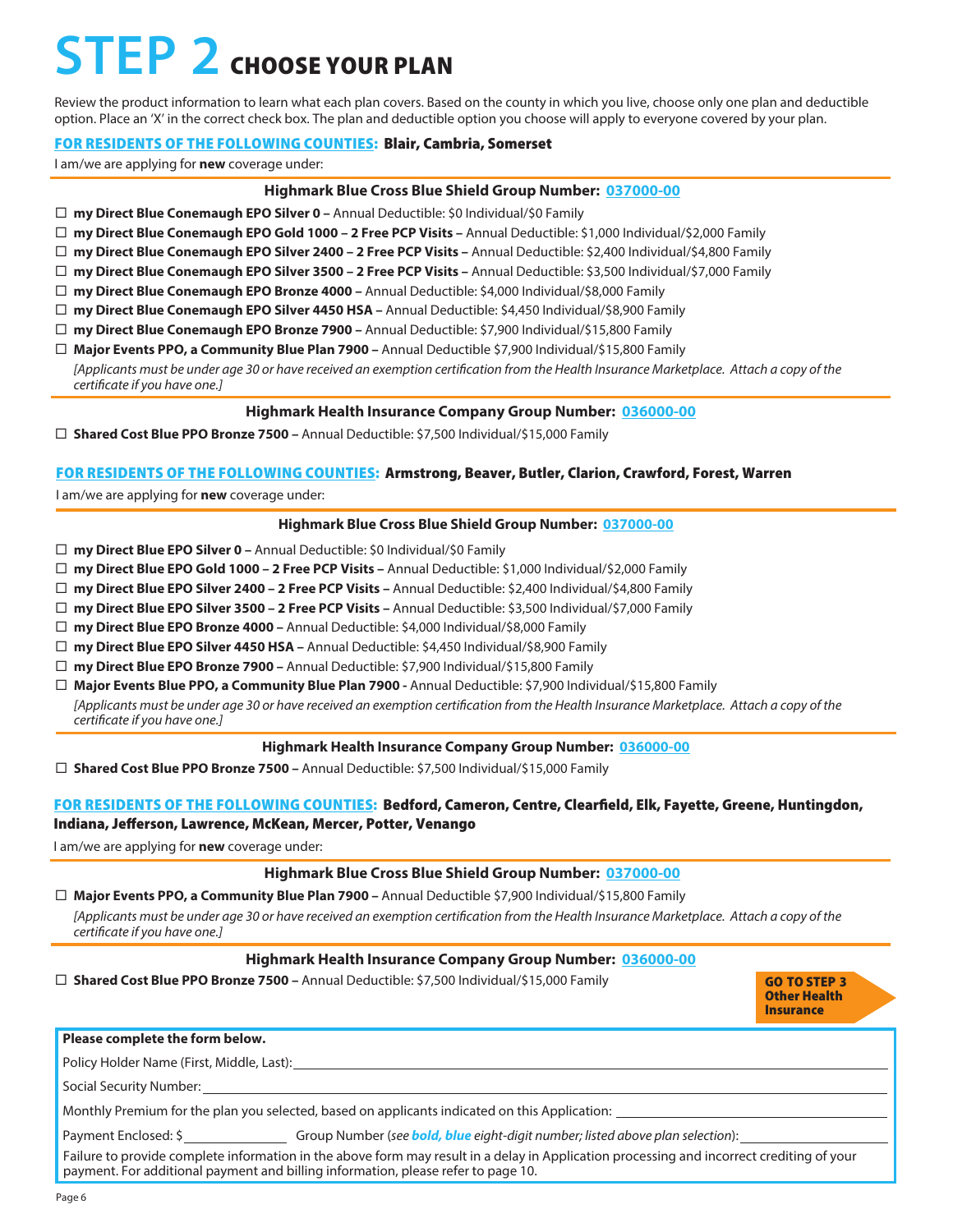## **STEP 3** TELL US ABOUT OTHER HEALTH INSURANCE

Complete the information requested about your current health insurance.

- 1. Are you or any of your family members who are applying for this coverage enrolled in any private or governmental group or individual health plan or program at the time of this Application?  $\Box$  Yes  $\Box$  No
- 2. Is any person applying for this coverage entitled to benefits under Medicare Part A or enrolled in Medicare Part B?  $\Box$  Yes  $\Box$  No

*Individuals entitled to benefits under Medicare Part A or enrolled in Medicare Part B are not permitted to enroll in new coverage made available through this application. If you have included any Medicare enrolled/entitled individuals in STEP 1 of this Application they must be removed. To learn more about Medicare options, go to www.ssa.gov or visit the nearest Social Security Administration (SSA) office.*

3. Is this coverage for which you are applying intended to replace any other accident or health insurance you or any family members applying currently have? This includes any current Highmark policy.  $\Box$  Yes  $\Box$  No

#### **If you answered "Yes" to any question above, complete question 4. If you answered "No," skip question 4 and go to question 5.**

4. Please provide the following information about any other coverage you and/or your family members currently have or have applied for:

| Name of Insurance Carrier:     | Group Number:                      |
|--------------------------------|------------------------------------|
| Name of Policy Holder:         | Effective Date:                    |
| Policy Number:                 | Relationship to Applicant:         |
| Policy Holder's Date of Birth: | Policy Holder's Employment Status: |

5. Will you or any of your family members who are applying for this coverage be receiving premium payment assistance or grants from a third party payer\*?  $\Box$  Yes  $\Box$  No  $\Box$  I'm Not Sure

If you answered Yes or I'm Not Sure, please indicate the type of third-party making payments to you or to Highmark on your behalf:

| $\Box$ A family member                    | $\Box$ An Indian Tribe, tribal organization, or urban Indian organization        |
|-------------------------------------------|----------------------------------------------------------------------------------|
| $\Box$ An employer                        | $\Box$ A local, State or Federal government program, including a grantee thereof |
| $\Box$ A Ryan White HIV/AIDS program      | $\Box$ An IRS-recognized 501(c)(3) organization (nonprofit)                      |
| $\Box$ A health care provider or supplier | $\Box$ Other (please specify):                                                   |

\*A third party payer would be any person or organization or entity, that is paying all or some portion of your/your family's premium to Highmark, or directly to you/your family by means such as cash, check, money order, prepaid debit card, credit card or electronic fund transfers.

 I/we acknowledge that I/we have an ongoing obligation to report to Highmark any changes relating to premium payment assistance or grants made by a third party payer.



| <b>Applicant's Last Name</b> | <b>First Name</b> |
|------------------------------|-------------------|
|                              |                   |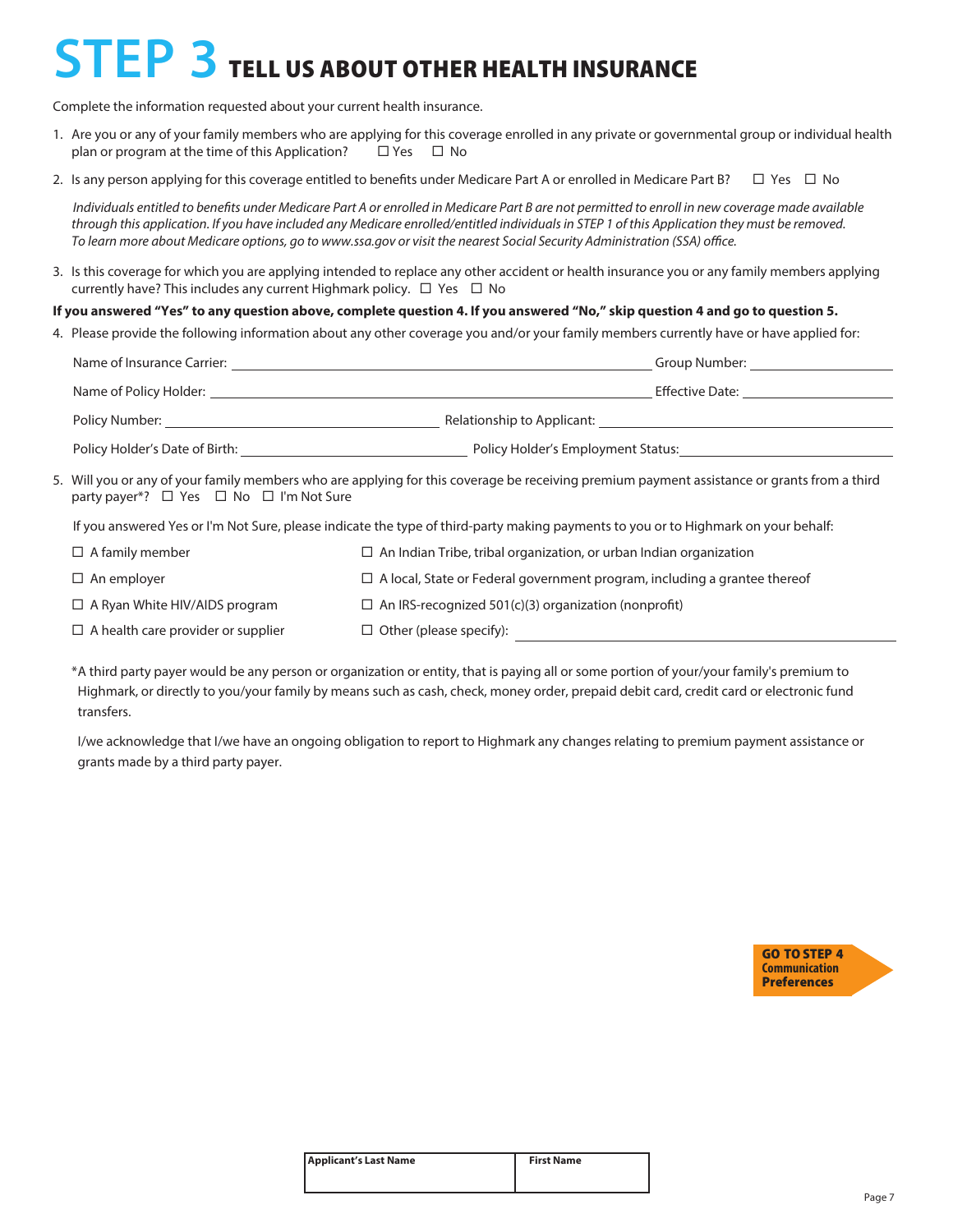## **STEP 4** SELECT COMMUNICATION PREFERENCES

You have the opportunity to receive materials related to your Highmark coverage electronically. This would include email alerts and notifications, whenever available, for the information such as: Your Agreement and Outline of Coverage, Insurance Plan Notices; Health and Wellness Notices such as wellness, savings and more and Member Newsletters.

You have the opportunity to change this information at any time by accessing the Member website or calling Member Services. You also have the ability to request a printed copy at any time by calling Member Services at the number provided on the Application.

Would you like to receive your Highmark insurance coverage materials electronically? (Please select only one option?)



 $\Box$  Yes! I would like to receive my materials electronically so that I can view my information quickly & securely online

 $\Box$  No, thank you. Please continue to send me all materials in paper form

Once you receive your membership information, you will have the ability to register for the member website and have the opportunity to change your contact preferences at that time, or by calling the Member Service number on the back of your member identification (ID) card upon receipt.

**Go to HighmarkBCBS.com to review the Contact Preferences Term and Conditions for complete details regarding selecting or changing communication preferences.**

**To ensure that you receive your member materials by your preferred method, you must notify Highmark if your phone number or email address change.**



| <b>Applicant's Last Name</b> | <b>First Name</b> |
|------------------------------|-------------------|
|                              |                   |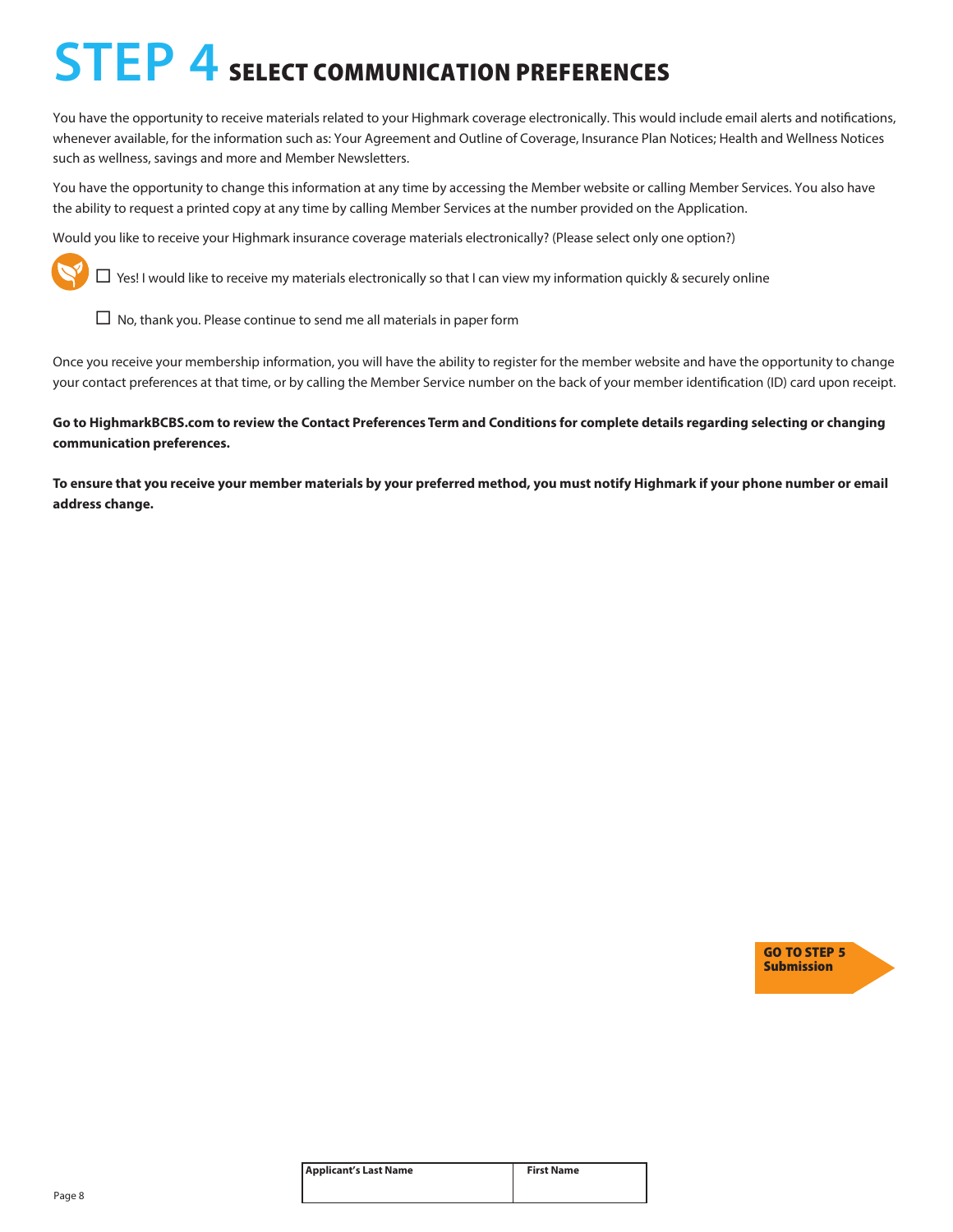## STEP 5 SIGN AND SEND YOUR COMPLETED APPLICATION

Send in your completed Application and payment to Highmark by one of the following methods. **PLEASE RETURN ALL PAGES OF THE APPLICATION.** If a specific section does not apply to you, please mark as 'N/A'. Make your check or money order payable to Highmark for your first full premium due. See rates for details. Please include the correct group number (listed in Step 2 on pages 5 & 6 and in the Appendix for Conversion or HIPAA coverage) on your check or money order.



### **U.S. MAIL:**

**Include your completed, signed Application along with your first premium payment to:** Highmark Blue Cross Blue Shield P.O. Box 382555 Pittsburgh, PA 15250-8555



## **DROP YOUR APPLICATION AND PAYMENT OFF AT A HIGHMARK INSURANCE STORE:**

For locations, please visit www.HighmarkDirect.com

If you are applying for a Conversion plan to cover you from the date your group plan ended or you are applying for a HIPAA plan to cover you from the date your employer plan ended, your first premium payment will include a prorated amount for the days remaining in the month your group coverage ended.

### **NEED HELP?**

- l **Call with questions or to enroll over the phone:** 1-855-822-6927
- l **Enroll online:** www.DiscoverHighmark.com/individuals-families
- l **For in-person visit:** Your local Highmark Insurance store (www.HighmarkDirect.com)
- l **If you work with an insurance agent/producer:** Please call or visit him/her directly

## **SAVE TIME BY SIGNING UP FOR SECURE AUTOMATIC PAYMENTS:**

When you sign up for e-Bill, your monthly premium payments are automatically deducted from the account you specify.

e-Bill:

- l provides a quick, convenient and secure way to receive and pay your monthly premium invoices
- reduces the chances of identity theft and eliminates the need to write and send checks
- $\bullet$  allows you to focus on the important things in life like keeping yourself and your family healthy instead of worrying about whether your health insurance premium has been paid for the month.

There is no fee to use e-Bill. Set up your account as soon as you receive your first invoice. Visit **www.highmarkbcbs.com** to learn more.



To find more information about Highmark's benefits and operating procedures, such as accessing the drug formulary or using network providers, please go to DiscoverHighmark.com/QualityAssurance or for a paper copy, call 1-855-873-4106.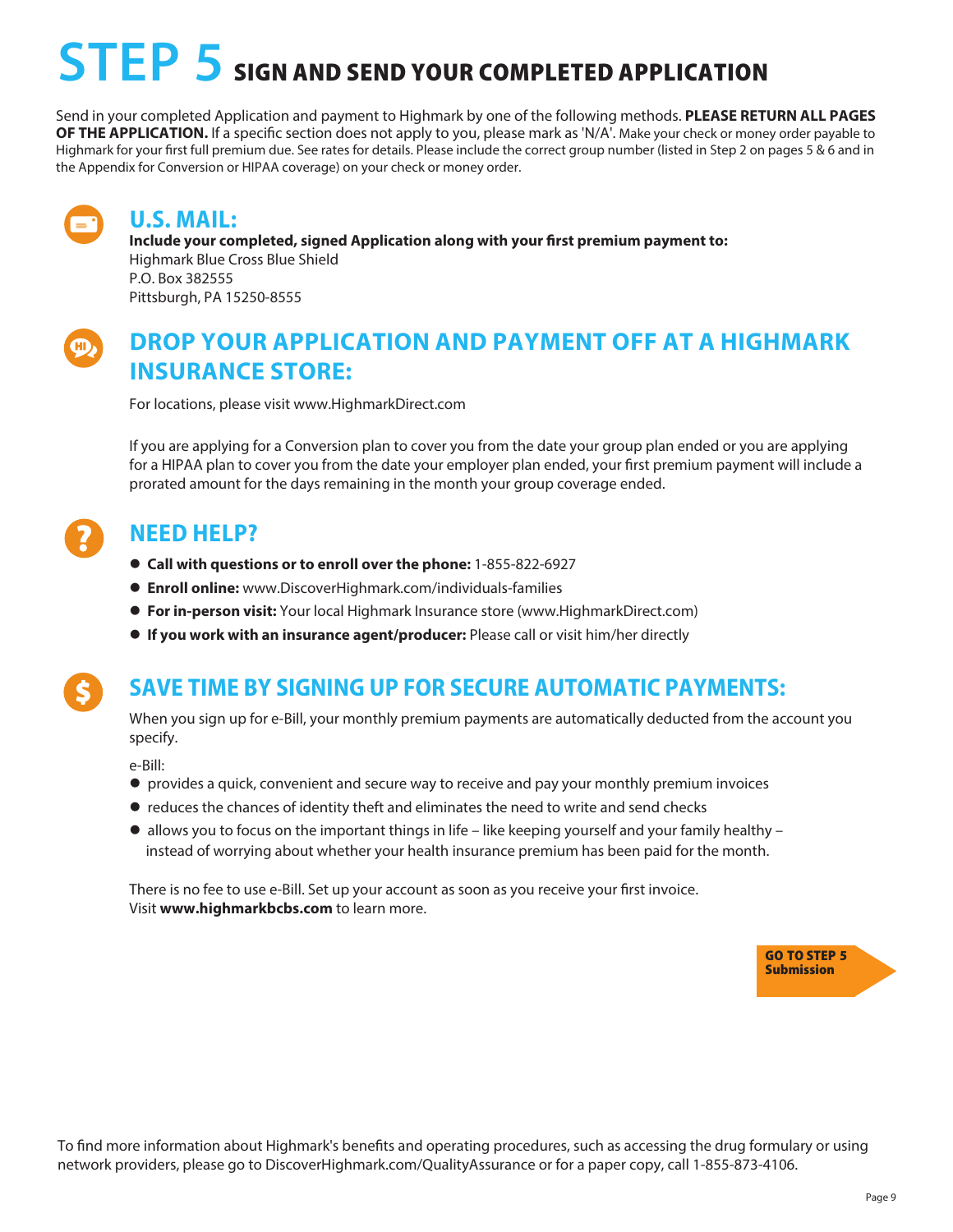## **STEP 5** SIGN AND SEND YOUR COMPLETED APPLICATION

My/our signature on this Application indicates that I/we have read and fully understand the following statements:

I/we hereby apply for health care plan coverage for myself and/or my eligible dependents listed on this Application. I/we understand and agree that the terms and conditions of our coverage will be controlled by the written Subscription Agreement and that they may adopt reasonable policies, procedures, rules and interpretations, consistent with the language of that Agreement, to administer the program. I/we recognize that our coverage will only apply to admissions that occur and services that are provided on or after the effective date of our coverage.

I/we understand that the Agreement is available only to residents of the geographic area in which the product for which this Application is completed is available and that this Application is subject to the provisions of this Agreement. This Agreement renews on an annual basis. **If the first payment is not made with this Application, the first premium payment is due by the due date printed on your first invoice. Failure to pay before this due date will result in your Application being canceled.** You can also pay your premium monthly in advance to Highmark. If it's convenient, you may pay more than your monthly amount. We will apply excess amounts on a monthly basis. These amounts will be subject to premium increases on the date the increase is effective.

I/we understand that the receipt of the benefits under this program is subject to the determination that the services were medically necessary and appropriate. Except for emergencies or delivery-related admissions, all inpatient admissions are subject to review prior to the proposed admission.

We must receive and process your full premium payment before we can pay claims for any eligible services you receive. If your ongoing monthly premium payments are not received in the full amount within the plan grace period, your plan will be terminated. The termination date will be the last month in which we received your required payment. Claims for eligible services will not be processed unless your current premium has been paid in full.

If you are applying for a Conversion plan to cover you from the date your group plan ended or you are applying for a HIPAA plan to cover you from the date your employer plan ended, your final premium payment will include a prorated amount for the days remaining in the month your group coverage ended.

I can confirm that no one applying for health insurance on this Application is incarcerated (detained or jailed).

#### **I know that I must tell Highmark if any information I supplied on this Application changes. I must call 1-800-544-6679 to report any changes.**

If your Application for other than HMO coverage is accepted, you agree to resolve any and all disputes, claims, or controversies arising out of or relating in any way to the Agreement that is issued or any service for which benefits are provided thereunder through binding arbitration rather than litigation in court. Your agreement to arbitrate applies to disputes between you and Highmark or any of Highmark's parents, subsidiaries, affiliates, officers, directors, employees, or agents. Any such disputes, claims, or controversies may only be brought individually and not in concert with other individuals who are not covered under the Agreement, unless otherwise agreed to by Highmark. Judgment may be entered on any arbitration award in any court having jurisdiction. The party filing arbitration may choose to file before JAMS, the American Arbitration Association, or any other organization or arbitrator mutually agreed to by the parties. Pennsylvania law will apply.

### EFFECTIVE DATE OF COVERAGE

I/we understand/agree that, subject to the conditions of enrollment on this Application, coverage will be effective for individuals listed on this Application following receipt of the completed Application and payment in full of the first premium payment:

|                                           | <b>If you apply during:</b>   Open Enrollment   A Special Enrollment Period (SEP)                      | For HIPAA or Conversion Coverage |
|-------------------------------------------|--------------------------------------------------------------------------------------------------------|----------------------------------|
| Your effective date is:   January 1, 2019 | Based upon the application laws for each eligible SEP The Effective Date indicated on this application |                                  |

To the best of my/our knowledge and belief, the information provided on this Application is true and correct.

I also understand that any attempts to qualify for the program chosen through fraud or other intentional misrepresentation of a material fact will result in termination of such contract.

**Any person who knowingly and with intent to defraud any insurance company or other person files an Application for insurance or statement of claim containing any materially false information or conceals for the purpose of misleading, information concerning any fact material thereto, commits a fraudulent insurance act, which is a crime & subjects such person to criminal & civil penalties.**

Applicant's Signature **Date of Applicant's Signature** Date of Applicant's Signature Date of Applicant Control of A

Spouse/Domestic Partner/Parent's Signature development of the Date Date Date

NOTICE TO ALL APPLICANTS: If you are applying for coverage that includes your spouse or domestic partner, both you and your spouse/domestic partner must sign this Application form. If you are unmarried, under the age of 18, and applying for a policy that only covers yourself, your parent or guardian must sign.

GO TO Appendix

**THIS APPLICATION IS VALID ONLY WHEN COMPLETED AND SIGNED BY THE APPLICANT.**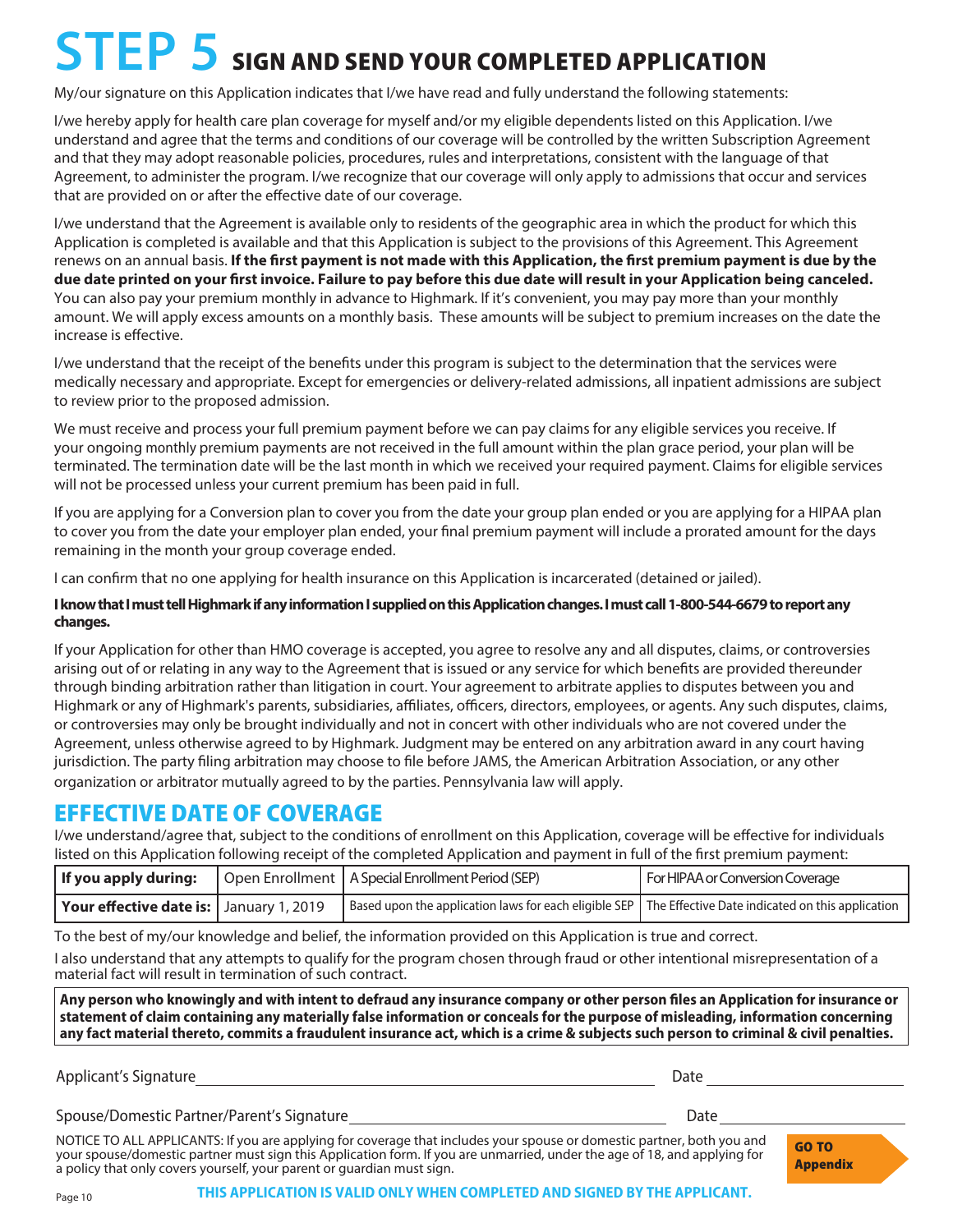## **APPENDIX:** CHOOSE YOUR PLAN - CONVERSION OR HIPAA ONLY

Choose only one plan and deductible option. Place an 'X' in the correct check box. The plan and deductible option you choose will apply to everyone covered by your plan. You **MUST** choose a plan below if:

You are applying for a Conversion plan to cover you from the date your **Highmark** group plan ended OR you are applying for a Health Insurance Portability & Accountability Act (HIPAA) plan to cover you from the date your last employer coverage ended. **Note:** Your proposed first premium amount is based on not using tobacco products. You agree to pay any adjustment to the rate if you use tobacco products.

#### FOR RESIDENTS OF THE FOLLOWING COUNTIES: Allegheny, Armstrong, Beaver, Bedford, Blair, Butler, Cambria, Cameron, Centre\*, Clarion, Clearfield, Crawford, Elk, Erie, Fayette, Forest, Greene, Huntingdon, Indiana, Jefferson, Lawrence, McKean, Mercer, Potter, Somerset, Venango, Warren, Washington, Westmoreland

**\*Note:** You must reside in one of the following zip codes in Centre County to enroll in one of these plans – 16677, 16686, 16829, 16845, 16859, 16865, 16866, 16874, 16877. I am/we are applying for **new** coverage under:

#### **Highmark Health Insurance Company Group Number: 036000-00**

**Shared Cost Blue PPO Bronze 7500 –** Annual Deductible: \$7,500 Individual/\$15,000 Family

#### FOR RESIDENTS OF THE FOLLOWING COUNTIES: Allegheny, Washington, Westmoreland

I am/we are applying for **new** coverage under:

#### **Highmark Choice Company Group Number: 058000-00**

**REMINDER: If you select an HMO plan, you must select a PCP in STEPS 1 and 2 for each member applying for coverage on this Application.**

**my Direct Blue HMO Bronze 4000 –** Annual Deductible: \$4,000 Individual/\$8,000 Family

payment. For additional payment and billing information, please refer to page 10.

### FOR RESIDENTS OF THE FOLLOWING COUNTIES: Erie

I am/we are applying for **new** coverage under:

**Highmark Choice Company Group Number: 058000-00**

**REMINDER: If you select an HMO plan, you must select a PCP in STEPS 1 and 2 for each member applying for coverage on this Application. my Direct Blue Erie HMO Bronze 4000 –** Annual Deductible: \$4,000 Individual/\$8,000 Family

| <b>COMPLETE FOR ANY OF THE ABOVE PLAN CHOICES:</b>                                                                                                                                                                                                                                                                                                                                                                                                                                                                   |                           |  |  |  |
|----------------------------------------------------------------------------------------------------------------------------------------------------------------------------------------------------------------------------------------------------------------------------------------------------------------------------------------------------------------------------------------------------------------------------------------------------------------------------------------------------------------------|---------------------------|--|--|--|
|                                                                                                                                                                                                                                                                                                                                                                                                                                                                                                                      | FIRST PREMIUM AMOUNT DUE: |  |  |  |
| <b>Requested Effective Date of Coverage:</b>                                                                                                                                                                                                                                                                                                                                                                                                                                                                         |                           |  |  |  |
|                                                                                                                                                                                                                                                                                                                                                                                                                                                                                                                      |                           |  |  |  |
| $\Box$ HIPAA Policy - Effective from:                                                                                                                                                                                                                                                                                                                                                                                                                                                                                |                           |  |  |  |
| <b>ANSWER QUESTIONS 1 - 5 ONLY IF YOU ARE APPLYING FOR HIPAA COVERAGE.</b>                                                                                                                                                                                                                                                                                                                                                                                                                                           |                           |  |  |  |
| 1. If your most recent coverage offered you "COBRA" or similar continuation of coverage benefits required by the state, did you elect that                                                                                                                                                                                                                                                                                                                                                                           |                           |  |  |  |
| 2. If you include your most recent coverage, have you had some type of creditable health care coverage continuously for at least 18<br>months? * $\Box$ Yes $\Box$ No                                                                                                                                                                                                                                                                                                                                                |                           |  |  |  |
| *Here's how to find out if you have the required 18 months of prior creditable coverage: Count periods of creditable coverage that you<br>had before any breaks in coverage. Count them only if the break in coverage was less than 63 days. Do not count days during a waiting<br>period when you had no coverage. Do not count days in a waiting period to determine if you had a break in coverage.                                                                                                               |                           |  |  |  |
|                                                                                                                                                                                                                                                                                                                                                                                                                                                                                                                      |                           |  |  |  |
| 4. Did your most recent health care coverage terminate because you did not pay your premium? This includes contributions or fraud. $\Box$ Yes $\Box$ No                                                                                                                                                                                                                                                                                                                                                              |                           |  |  |  |
|                                                                                                                                                                                                                                                                                                                                                                                                                                                                                                                      |                           |  |  |  |
| If you answered "No" to question 5 above, you can still prove that you had prior coverage in one of the following ways:                                                                                                                                                                                                                                                                                                                                                                                              |                           |  |  |  |
| a) Send us your signed written statement about your last coverage. Include names of the plans that covered you in the last 18 months.<br>Include the beginning and end dates of coverage. Attach copies of papers proving that you had coverage during those times. This can<br>be a copy of an identification card or an explanation of benefits. It can also be premium invoices or pay stubs proving that you paid<br>for health coverage. You must also cooperate with us to prove that you had coverage. - OR - |                           |  |  |  |
| b) Complete and send us a HIPAA Prior Coverage Disclosure and Authorization Form instead of a written statement. You can get this<br>form by calling Member Service at 1-800-544-6679. You can also call us to establish that you had coverage. Give us as much<br>information as you can. Sign the form to let us contact your prior plans to prove that you had coverage.                                                                                                                                          |                           |  |  |  |
| Please complete the form below.                                                                                                                                                                                                                                                                                                                                                                                                                                                                                      |                           |  |  |  |
|                                                                                                                                                                                                                                                                                                                                                                                                                                                                                                                      |                           |  |  |  |
|                                                                                                                                                                                                                                                                                                                                                                                                                                                                                                                      |                           |  |  |  |
| Monthly Premium for the plan you selected, based on applicants indicated on this Application:                                                                                                                                                                                                                                                                                                                                                                                                                        |                           |  |  |  |
| Payment Enclosed: \$ _______________________Group Number (see <b>bold, blue</b> eight-digit number; listed above plan selection):                                                                                                                                                                                                                                                                                                                                                                                    |                           |  |  |  |
| Failure to provide complete information in the above form may result in a delay in Application processing and incorrect crediting of your                                                                                                                                                                                                                                                                                                                                                                            |                           |  |  |  |